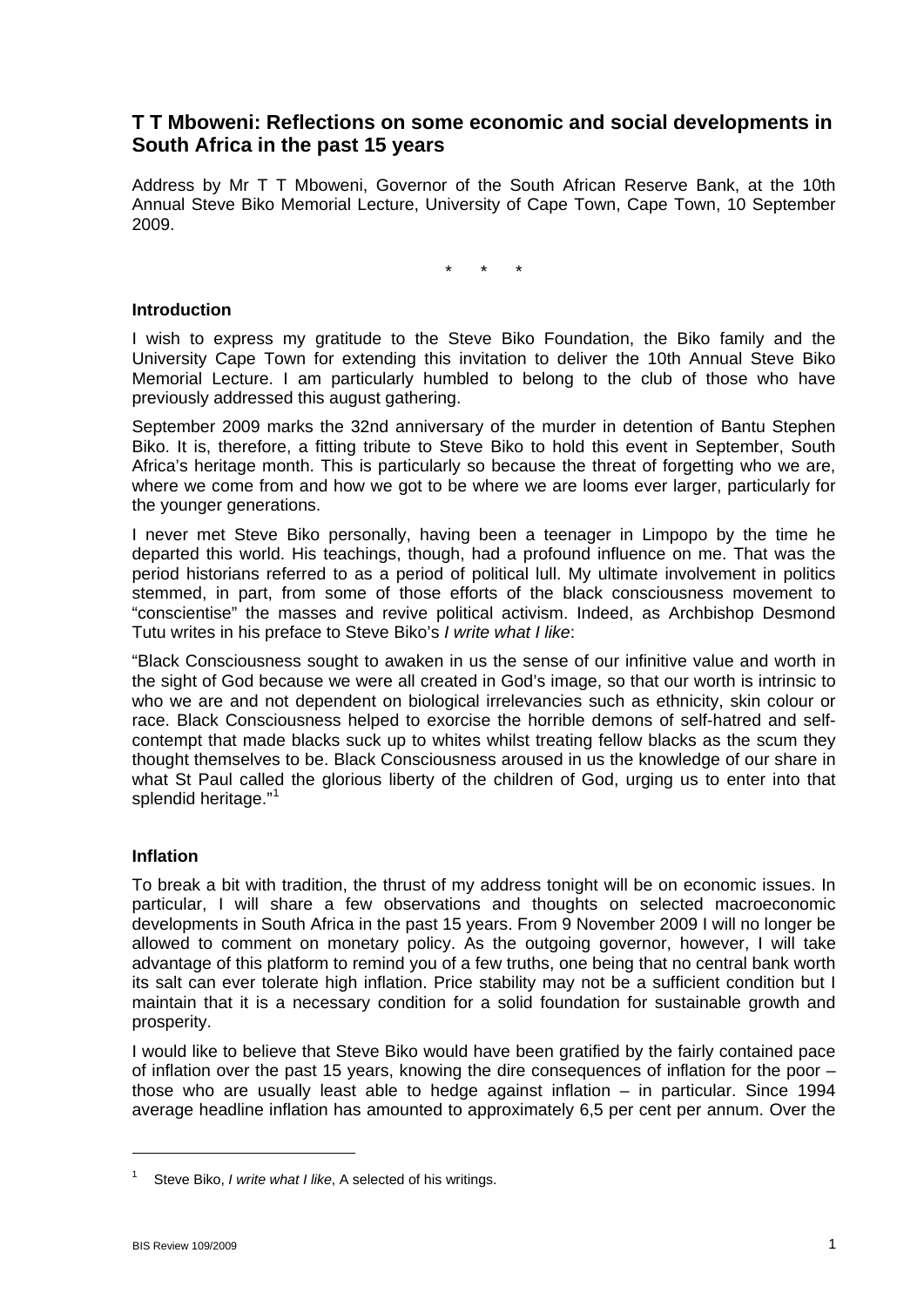preceding 15 years, 1979 to 1994, it had averaged almost 14 per cent per annum. Inflation has been uneven over the period, though, induced typically by significant changes in key exogenous drivers of inflation, such as oil prices.

Secondly, the recent upsurge in strike action has led to some commentators describing the wave as a "winter of discontent". In this regard, I would like to comment on some worrying trends in the settlements reached. Wage settlements above the projected rate of inflation and in excess of productivity gains tend to undermine the fight against high inflation. They lead to labour cost increases way above those of trade competitors and, therefore, loss of competitiveness.

Though I will discuss the labour market in much depth later, I need to refer briefly to our labour laws. Many commentators have described the labour market as rigid and inflexible. As the country's first post-1994 Minister of Labour, some of the blame has been pointed in my direction. I am the first to admit that some things could have been done differently. Hindsight, however, is useful only when it improves our foresight. I would like to take this opportunity to espouse some of the theoretical and philosophical underpinnings behind the Labour Relations Act. The labour movement regarded me as a hero then.

### **Social ills**

The break with tradition, however, cannot be complete when addressing such an established forum. I will, therefore, digress slightly and venture an opinion on a few matters not related to economics and central banking. The shameful xenophobic tendencies we witnessed last year should have caused all South Africans to exclaim: "Oh, beloved country, what would Steve Biko have said?" At the height of the attacks on foreigners most of us were notable by our silence and inaction. Sadly, such indifference, anger, hatred and violence towards foreigners, particularly black Africans, still finds expression among many South Africans.

This is at a time when we seek to accelerate economic integration in the SADC region, with all the lofty ideals of establishing a free trade area by last year (2008), a customs union by next year (2010), a common market and a monetary union by, respectively, 2015 and 2016. The ultimate objective of SADC is to build a region in which there will be a high degree of harmonisation and rationalisation to enable the pooling of resources in order to achieve collective selfreliance and improve the living standards of the people of the region.

At central bank level, an important milestone has been the completion of the drafting of the proposed SADC central bank model law, which will pave the way for the harmonisation of legal and regulatory frameworks.

Steve Biko observed that the most potent weapon in the hands of the oppressor is the mind of the oppressed. Indeed, the liberation of the oppressed is not only political, economic and social, but involves psychological liberation as well. Can we claim to have liberated our minds when the daily statistics of rape and other forms of violence against women and children leave us questioning the very essence of our humanity? This cannot be what Steve Biko envisioned when he wrote: "We have set out on a quest for true humanity, and somewhere on the distant horizon we can see the glittering prize. Let us march forth with courage and determination, drawing strength from our common plight and brotherhood. In time we shall be in a position to bestow upon South Africa the greatest gift possible – a more human face."<sup>[2](#page-1-0)</sup>

Delivering this lecture three years ago, Archbishop Emeritus Desmond Tutu asked: "What has come over us? Perhaps we did not realise just how apartheid has damaged us so that we seem to have lost our sense of right and wrong, so that when we go on strike as is our

 $\overline{a}$ 

<span id="page-1-0"></span> $2$  Ibid.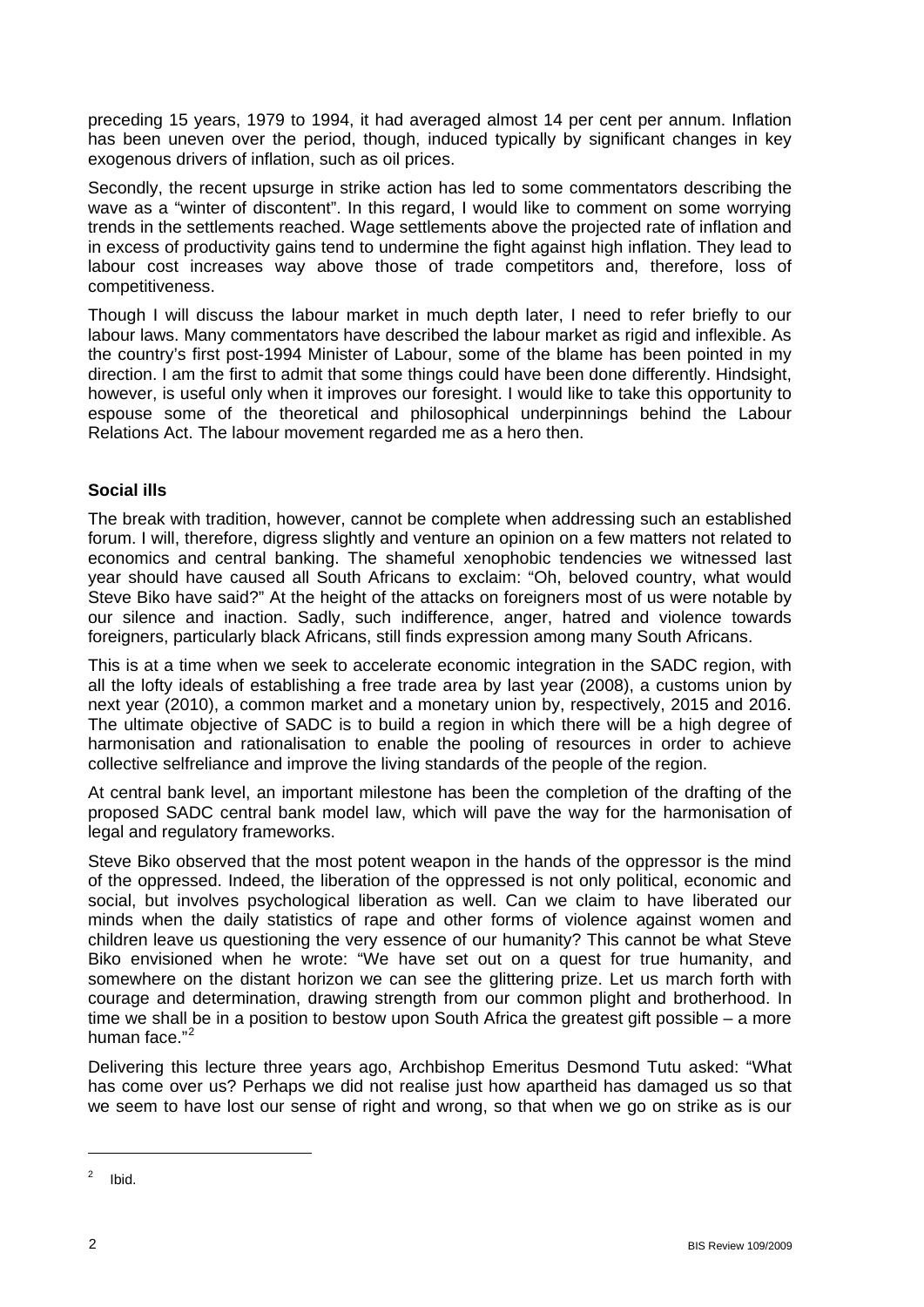right to do, we are not appalled that some of us can chuck people out of moving trains because they did not join the strike, or why is it common practice now to trash, to go on the rampage? Striking municipal workers empty trash on the streets, other strikers break shop windows, loot and trash the premises? Even our students on strike will often destroy the very facilities they need for their studies. What has happened to us? It seems as if we have perverted our freedom, our rights into licence, into being irresponsible. Rights go hand in hand with responsibility, with dignity, with respect for oneself and for the other."<sup>[3](#page-2-0)</sup>

We can pose exactly the same questions today when the Bus Rapid Transit system, a bold attempt to improve public transport, leads commuters in Johannesburg being inconvenienced by a stayaway from some in the taxi industry hell-bent on holding the country to ransom whenever they are not having it their way and perceive a threat to shrink their market share. They will even go to the extent of firing live bullets at buses ferrying commuters. We are witnessing social ills that are partly rooted in our history as well as in unintended consequences of policy interventions during the post-apartheid period.

Health professionals abandon the sick in dire need of medical attention. Teachers abandon learners in favour of this it the other demand, usually very close to exams. Shopping at malls has become risking life and limb as marauding mobs, armed and ready to shoot to kill, strike brazenly and with such frequency. Striking municipal workers still trash our cities. Soldiers – those entrusted with the defence of the country and the constitutional order – disobey a court order and run riot near the Union Buildings, some of them armed. The scenes – the resultant mayhem and police firing at soldiers – would make responsible citizens to be very afraid and exclaim: "Oh, beloved country, what would Steve Biko have said about all those developments?"

### **Economic growth**

Having been willing to give everything for the ideal of a democratic society, Steve Biko would have observed the progress of the country since democracy was introduced in 1994 with the greatest interest. In fact, he would have done more than that: he would certainly have been leading rather than observing, shaping events rather than being shaped by them.

In reviewing the past 15 years in the South African economy, and with the wisdom acquired over the years, he might have chosen to draw up a balance sheet of assets and liabilities, the positives and the negatives encountered over this period.

One of the highlights of the performance of the country has been the unprecedented levels of economic growth attained since the turn of the century. Calculated at constant 2000 prices, real gross domestic product per capita rose by more than 28 per cent, from R20 214 in 1994 to R25 897 in 2008.<sup>[4](#page-2-1)</sup> Similarly, real gross national income per capita, which also allows for the effect of changes in the terms of trade on real income, rose by more than 29 per cent over this period. The level of real gross domestic product expanded by 63 per cent over the period 1994 to 2008, giving an indication of how much the overall cake had grown on a cumulative basis. The pace of growth, however, was uneven.

Economic growth, however, has not yielded the most desirable results as far as employment creation is concerned. Researchers assert that improved income levels since 1994 were more driven by welfare transfers than labour market absorption. Up to 2005, growth in employment largely tracked real GDP growth, albeit at a less than sufficient pace to meet the

1

<span id="page-2-0"></span><sup>3</sup> Steve Bantu Biko Memorial Lecture, delivered by Archbishop Emeritus Desmond Tutu, University of Cape Town, 26 September 2006.

<span id="page-2-1"></span><sup>4</sup> Unless stated otherwise, data is from the Quarterly Bulletin of the South African Reserve Bank (various issues) and the SARS Customs and Excise database.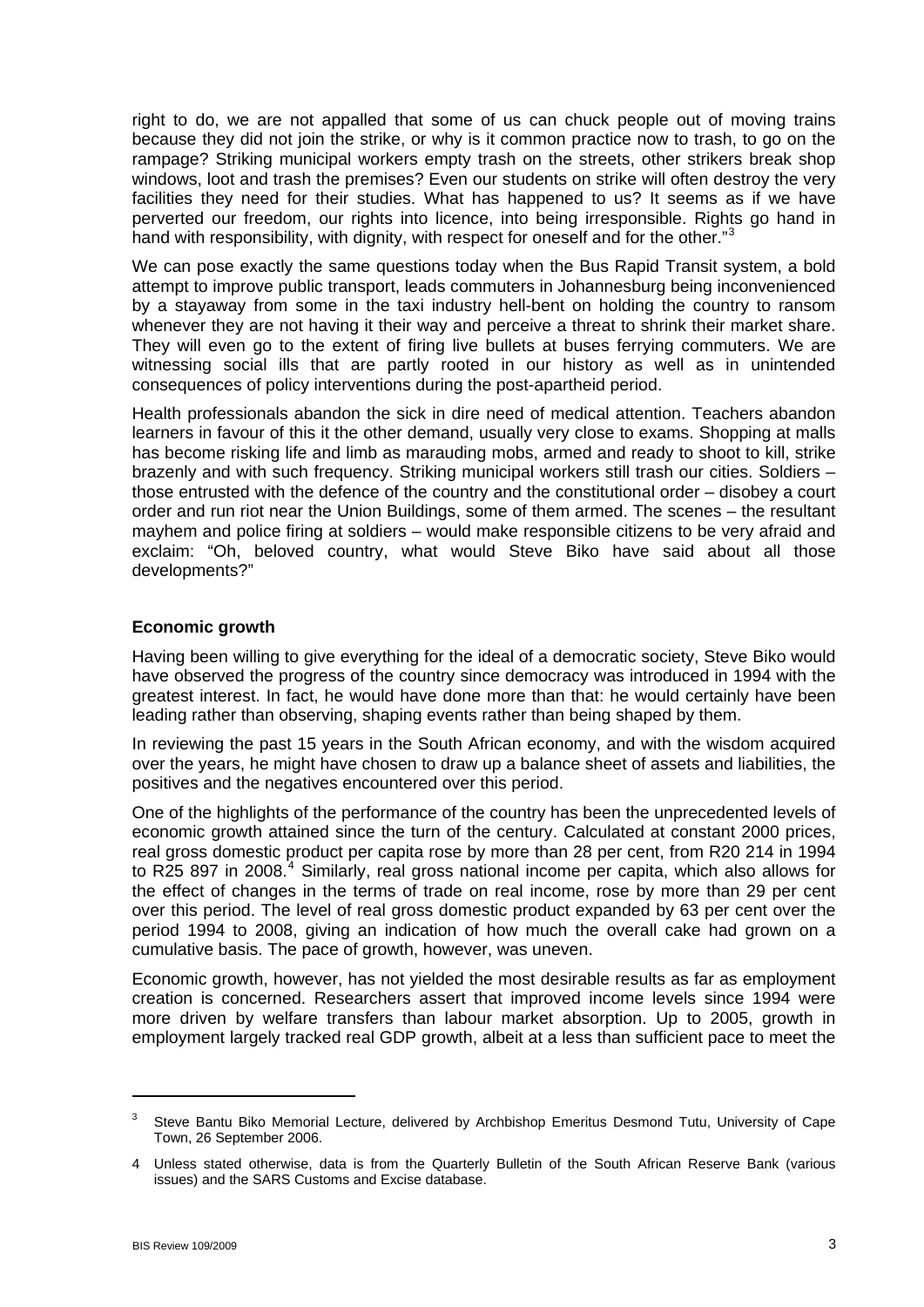rapid growth of the labour force. The revised *Labour Force Survey* estimates, for instance, reveal that between March 2001 and March 2007 the absorption rate trended downwards from 4[5](#page-3-0),8 per cent to 44,1 per cent.<sup>5</sup> Even more disheartening is the number of discouraged job seekers which grew from 1 725 000 to 2 511 000 over the same period. Females were more adversely affected than males by all these disappointing labour market outcomes.

Even though the demand side of the labour market has been disappointing, some strides have been made in enhancing the quality of labour supply. This, however, has not been even throughout all education levels. The proportion of the population aged 20 years and older without any schooling dropped from 19,1 percent in 1996 to 10,3 per cent in 2007, while the share of those with some secondary education increased from 33,6 per cent to 40,1 per cent.<sup>[6](#page-3-1)</sup>

At the post-matric levels, however, the improvements are less dramatic. Over the ten years starting in 1996, the population over 20 years of age which completed higher education grew marginally from [7](#page-3-2),1 to 9,1 per cent7.<sup>7</sup> Sadly, reality dictates that it is the quality of labour that determines employability. Evidence shows that growth in inequality is partly attributable to the fact that skilled workers were more favoured by growth in job opportunities.

Since the beginning of the new dispensation, our school system performed better in producing standard grade than higher grade matric passes in mathematics. Standard grade passes increased from 75 543 to 123 813 between 1997 and 2007. Higher grade passes dipped from an initial 29 475 to 19 327 in 2000 and recovered to 25 415 passes in 2007. Although the total number of graduates increased from 578 134 in 2000 to 741 380 in 2006, the share of science, engineering and technology graduates moved marginally from 25,5 per cent to 2[8](#page-3-3).5 per cent over the same period. $8<sup>8</sup>$ 

## **Opening up to the international community**

Increased globalisation has been one of the defining characteristics of the world economy over the last two decades. The advent of democracy in 1994 ushered in a new era in South Africa's economic history. At the heart of this process was the integration of the domestic economy into the world economy.

Prior to 1994, apartheid South Africa faced large-scale international financial sanctions and isolation. This stifled economic activity in numerous ways. For instance, access to foreign sources of finance was blocked in the mid-1980s, resulting in a debt standstill in 1985 as South Africa could no longer roll over its foreign borrowing and honour its commitments. Unable to tap foreign savings, South Africa had to finance all its investment from its own domestic savings, and was therefore forced to run surpluses on the current account of the balance of payments. This, in turn, implied generally strict economic policy settings aimed at moderating domestic income and expenditure, thereby reducing imports.

With the transition to democracy, international sanctions were lifted away as the global community embraced South Africa. Whereas from 1985 to 1993 net outflows of financial capital averaging 2,4 per cent of gross domestic product were recorded, financial inflows have subsequently been registered in every year but one. The average net inflow from 1994 to 2008 amounted to 3,2 per cent of gross domestic product, augmenting domestic savings and making it possible to import more and grow faster.

 $\overline{a}$ 

<span id="page-3-0"></span><sup>5</sup> Statistics South Africa. Labour Force Survey: Historical Revision March Series 2001 to 2007, Pretoria, August 2008.

<span id="page-3-1"></span><sup>6</sup> Statistics South Africa. Community Survey 2007, Pretoria, 2008.

<span id="page-3-2"></span><sup>7</sup> Ibid.

<span id="page-3-3"></span><sup>8</sup> The Presidency, Republic of South Africa. *Development Indicators 2008* ([www.thepresidency.gov.za](http://www.thepresidency.gov.za/)), 2008.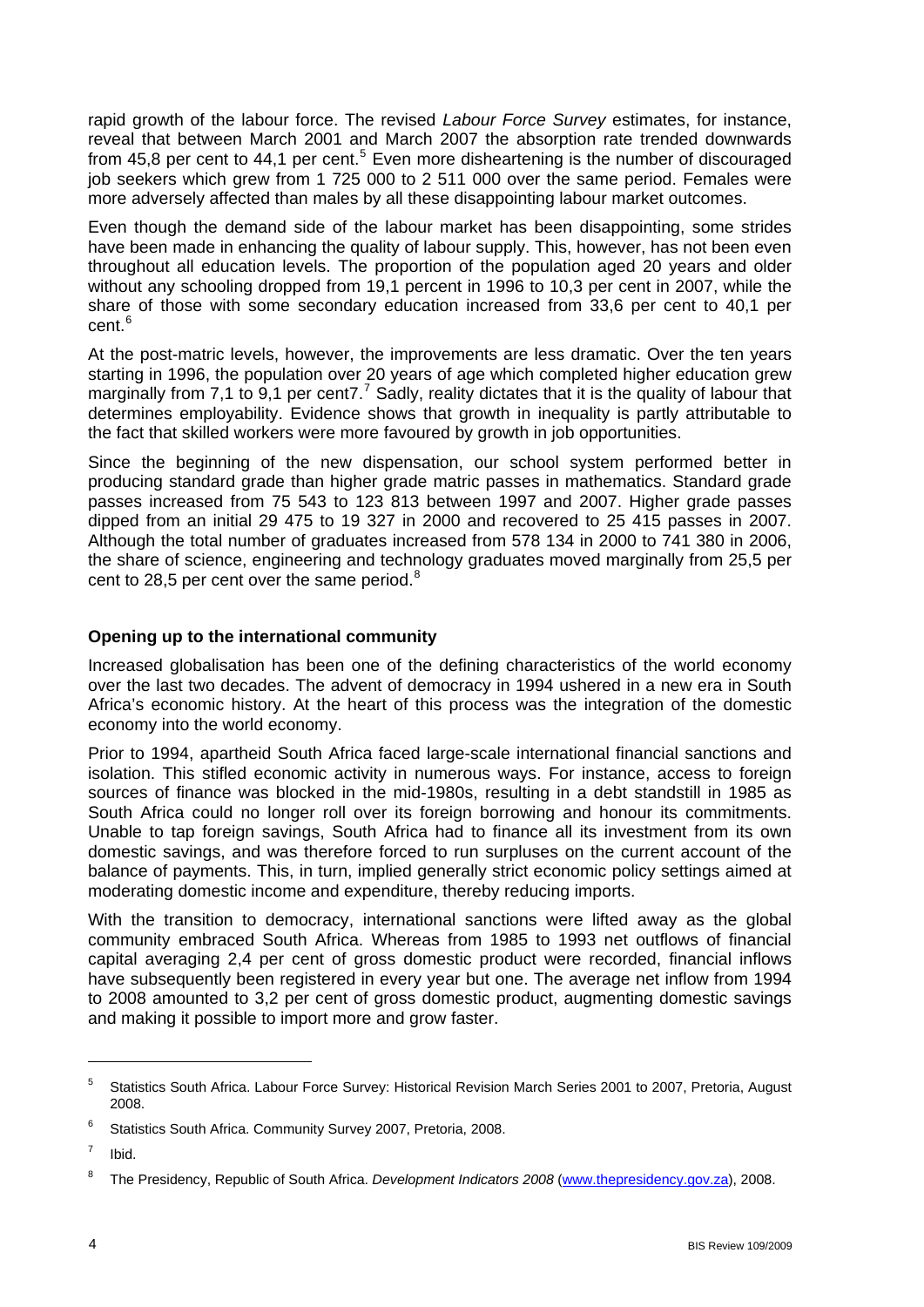Significant reform of our trade policies has resulted in trade as a ratio of GDP increasing from around 40 per cent in the early 1990s to around 70 per cent in 2008. The nature of our trading relations has also changed significantly. In the early to mid-1990s, the developed countries – most notably those in Europe – accounted for around 60 per cent of South Africa's trade. Since then our export markets have diversified, with countries in Africa and Asia gaining in prominence. Around 25 per cent of our total exports are sold in Asian markets. India and China's rise in the global economy has been one of the main reasons for the rise in the demand for commodities. The two currently account for around 13 per cent of South Africa's exports.

The normalisation of international relations also involved a programme to gradually phase out exchange control. Up to March 1995 the so-called financial rand system applied to investment by non-residents. This not only inhibited outflows of financial capital, but also inflows. With the abolition of the financial rand system in March 1995, the country moved from two prices for foreign currency to a single price, thereby removing a dispensation prone to abuse, fraud and corruption. Moreover, while the door was opened for capital movements in both directions, it so happens that, subsequently, inflows have exceeded outflows quite substantially. The confidence in ourselves which was demonstrated by liberalising capital flows has been rewarded.

Further exchange control reforms of the past 15 years include allowing South African individuals to invest money abroad, or as foreign-currency denominated investments with South African institutions. The applicable allowance was raised over time and currently the maximum amount per individual is R2 million. A more liberal approach has also been adopted as far as investment by South African companies abroad is concerned. Such investments have contributed to development, competition and growth on the African continent and elsewhere. Furthermore, a number of prominent South African companies have been allowed to shift their primary listing to foreign securities exchanges, thereby making it easier for them to borrow money or issue shares in those markets. People who had previously illegally built up foreign assets were also granted amnesty to declare and legalise such asset holdings. Numerous persons made use of this opportunity.

South Africa seems to have benefited considerably from the greater freedom – with greater responsibility – which its citizens enjoy in the international arena. Both foreign assets and liabilities have risen considerably. Foreign currency markets have become more liquid. Under these circumstances the South African Reserve Bank has also been able to work down its oversold forward position in the market for foreign currency – its international liquidity position has changed from a negative US\$25,2 billion at the end of 1994 to a positive US\$36,9 billion at present. Apart from this, imports of goods and services have risen from 20 per cent of gross domestic product in 1994 to 38 per cent in 2008, while the corresponding ratio for exports has risen from 22 per cent to 35 per cent over the period.

#### **Government finance: reallocating resources to social spending**

In the area of government finance remarkable progress has been made over the past 15 years. In 1994 expenditure by the South African government had a significant racial bias. While significant additional expenditure was called for to correct this imbalance, government faced significant constraints: national government debt, for instance, was 50 per cent of GDP and debt service costs absorbed a considerable amount of funds.

Mindful of the need to structure national finances in a sustainable way, government decided to do the right thing rather than go the macroeconomic populist route. Government expenditure and debt were kept under control, the capacity of the South African Revenue Service to collect taxes efficiently was enhanced, and an environment conducive to economic growth was fostered. Progress was made on all these fronts, with the growing economy expanding the tax base and the formidable Revenue Service ensuring that the fiscus received what was due to it. The buoyant tax revenue growth over the past 15 years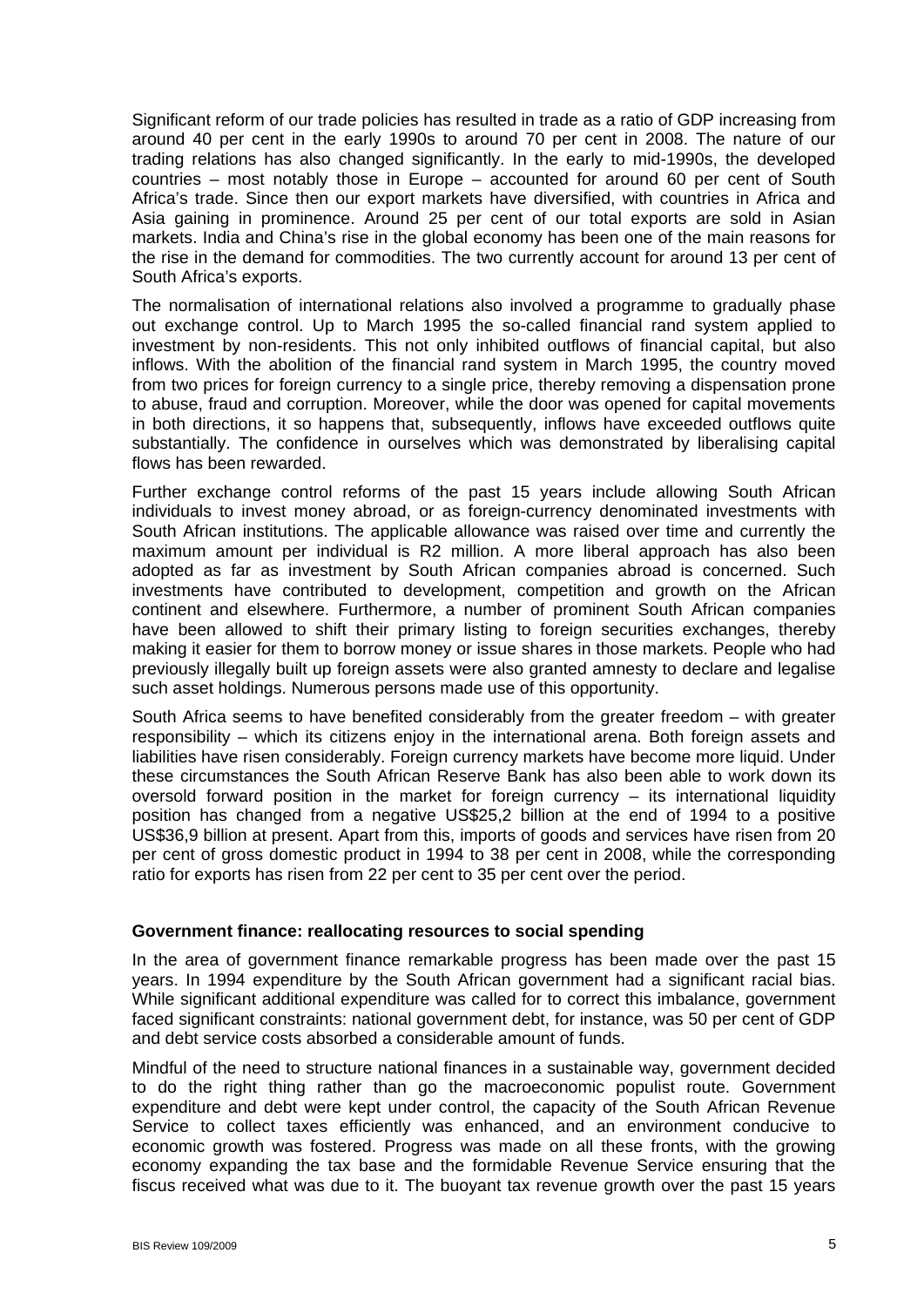made it possible to raise government expenditure and transfers quite substantially while, at the same time, keeping the budget deficit small enough to reduce the ratio of government debt to gross domestic product to 24 per cent in the second quarter of 2009.

This prudent approach paid off recently when the international economic crisis led to a contraction in economic activity in South Africa. Low levels of government debt made it possible to adopt a much more expansionary fiscal policy stance under the circumstances, despite subdued tax revenues. Although this is set to raise the government debt ratio over the next few years, such increase is warranted in the interest of supporting economic activity and employment.

While an expansionary fiscal policy stance can bolster economic activity, it is crucial to simultaneously ensure that the expenditure incurred is productive. Much can and must still be done in this area. For instance, as highlighted by ANC Secretary General Gwede Mantashe in an address on 2 September, the micro-organisation of school education leaves much to be desired, with actual teaching in township and rural schools averaging only threeand-a-half hours per day. To correct this is not rocket science, but would need sustained good organisation and discipline. Throwing money at the problem would not in itself be helpful.

### **Financial sector developments**

In the area of finance the period from 1994 onward brought numerous opportunities, as major impediments to the majority of the population's interaction with the financial system were removed. The demise of racially-based restrictions on the ownership of real estate, for instance, opened avenues for borrowing towards home-ownership and farming, and for using such fixed property as collateral.

However, the removal of legal impediments alone is not enough to move rapidly to a satisfactory state of affairs. As the saying goes, the only place where one would find "houses" before "jobs" is in the dictionary. While considerable progress has been made with the extension of home and land ownership through government programmes and initiatives in the private financial sector, not enough jobs (and accompanying remuneration flows) have been forthcoming to support sustainable home-ownership on the larger scale needed. This has also held back the extent of deposits or investments with, and borrowing from, the financial sector. Nevertheless, the extent to which jobs were created and to which previously "unbanked" persons became "banked" was sufficient to raise considerably the amount of money and bank credit in the economy relative to the nominal gross domestic product. For instance, in 1994 the broadly defined money supply, M3, amounted to around 47 per cent of annualised nominal gross domestic product. Currently the same ratio is approximately 83 per cent.

The many South Africans who did get a job frequently found that, in the wake of their new salary or wage flows, they received numerous offers to take up credit. Many of them became overextended, as suggested by the increase in the overall ratio of household debt to annualised disposable income from 56 per cent in 1994 to more than 76 per cent by mid-2009. So much friction was generated by this dispensation and government had to introduce the National Credit Act in 2007 to improve consumer protection. This is accomplished through measures such as enhanced disclosure in credit contracts and thorough screening of prospective borrowers' ability to repay debt before granting a new loan.

#### **Fixed capital formation**

It is gratifying to note the considerable strengthening of fixed capital formation in the South African economy. In 1994 capital expenditure was barely 15 per cent of gross domestic product. It took a long time to gain the momentum and put in place the processes necessary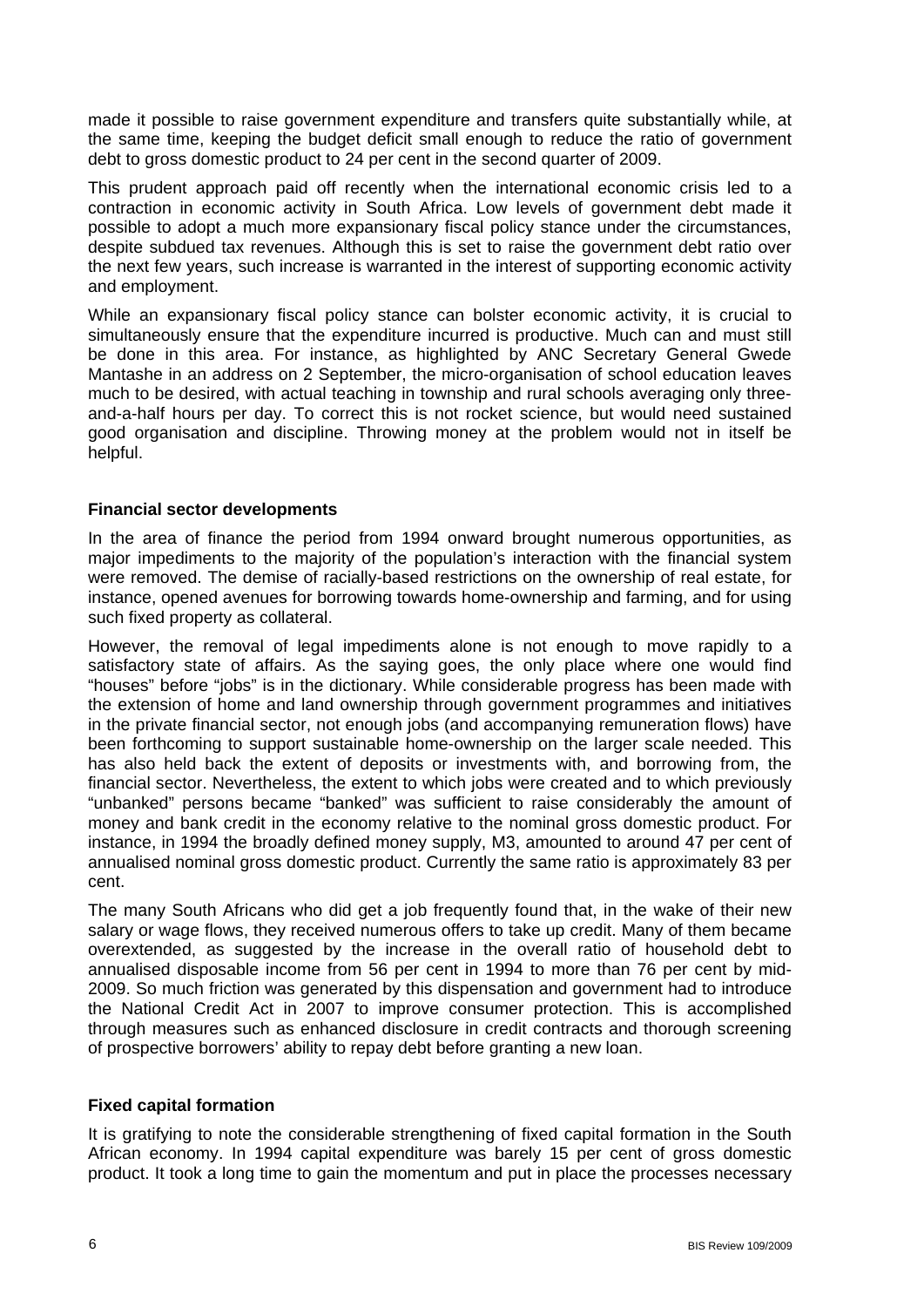to raise capital spending, but since around 2003 this has started to happen. Currently fixed capital expenditure amounts to almost 25 per cent of gross domestic product. This says much about the self-confidence gained by South Africans and about the forward-looking focus of our society – characteristics which Steve Biko would have embraced and promoted with tireless energy.

### **Socio-economic trends**

South Africa has come a long way in terms of rebuilding and healing from the legacies of the apartheid past. We all recognise that a lot still needs to be done. However, we can only learn by replicating what evidently works and reviewing what does not. A clear message emerging from socio-economic trends in the post-1994 period is that we should pay closer attention to policy implementation in terms of sequencing and understanding complementarities between macroeconomic and sectoral interventions.

From the socio-economic point of view, we can point out with pride that significant ground has been gained in improving the living conditions of ordinary South Africans. After the turn of the century the overall levels of poverty showed a definite downward trend, albeit gradual. The proportion of the population living below the Income and Expenditure Survey poverty line of R250 per month (at constant 2007 prices) increased from 31 per cent in 1995 to 38 per cent in 2000, and dipped thereafter to 23 per cent in 2005.<sup>[9](#page-6-0)</sup>

Similarly, the levels of inequality peaked in 2000 and began to decline somewhat thereafter. The total Gini coefficient rose from 0,672 in 1993 to 0,685 in 1999 before trending downwards to 0,660 in 2007.<sup>[10](#page-6-1)</sup> Inter- and intra-racial trends, however, remain worrisome. Although inequality has eased somewhat since 2000, among Africans it remains the highest compared with other population groups.

Furthermore, according to the All Media and Products Survey data, notwithstanding the low base, the share of income accruing to Africans marginally gained ground against that of other population groups, rising from nearly 32 per cent to 39 per cent over the 10-year period between 1994 and 2004.<sup>[11](#page-6-2)</sup>

These trends are due more to the expansion of households receiving social grants. Whereas the year-on-year growth in welfare payments before 2000 averaged about 6 per cent, it soared to 40,4 per cent in 2001, thereafter decelerating to around 29 per cent to 2005 and 3,4 per cent in 2007. The total number of social grant beneficiaries expanded six fold from 2,409 million in 1996 to 12,386 million 2007. Nearly two-thirds, or just over 8 million of these recipients, were children.<sup>[12](#page-6-3)</sup>

While no one can dispute the positive impact social grants have made on poverty, we need to interrogate the sustainability of the social welfare grant approach in the long run. I fully appreciate the need for the state and society to provide welfare support to citizens who are physically or mentally incapacitated due to illness, disability, or old age. But when millions of our people depend on social grants for sustenance, and urban legend has it that teenagers go to the extent of falling pregnant so as to gain access to grants, we need to ask ourselves, as I think Steve Biko would: are we not running the risk of these social grants becoming an end in themselves and thus nurturing a dependency syndrome, destroying the fabric of our society?

1

<span id="page-6-0"></span><sup>9</sup> Ibid.

<span id="page-6-1"></span> $10$  Ibid.

<span id="page-6-2"></span><sup>11</sup> Van der Berg, S., *et. al*. A series of National Accounts-Consistent Estimates of Poverty and Inequality in South Africa, *Stellenbosch Economic Working papers: 09/07*, South Africa.

<span id="page-6-3"></span><sup>12</sup> The Presidency, Republic of South Africa. *Development Indicators 2008* ([www.thepresidency.gov.za\)](http://www.thepresidency.gov.za/), 2008.